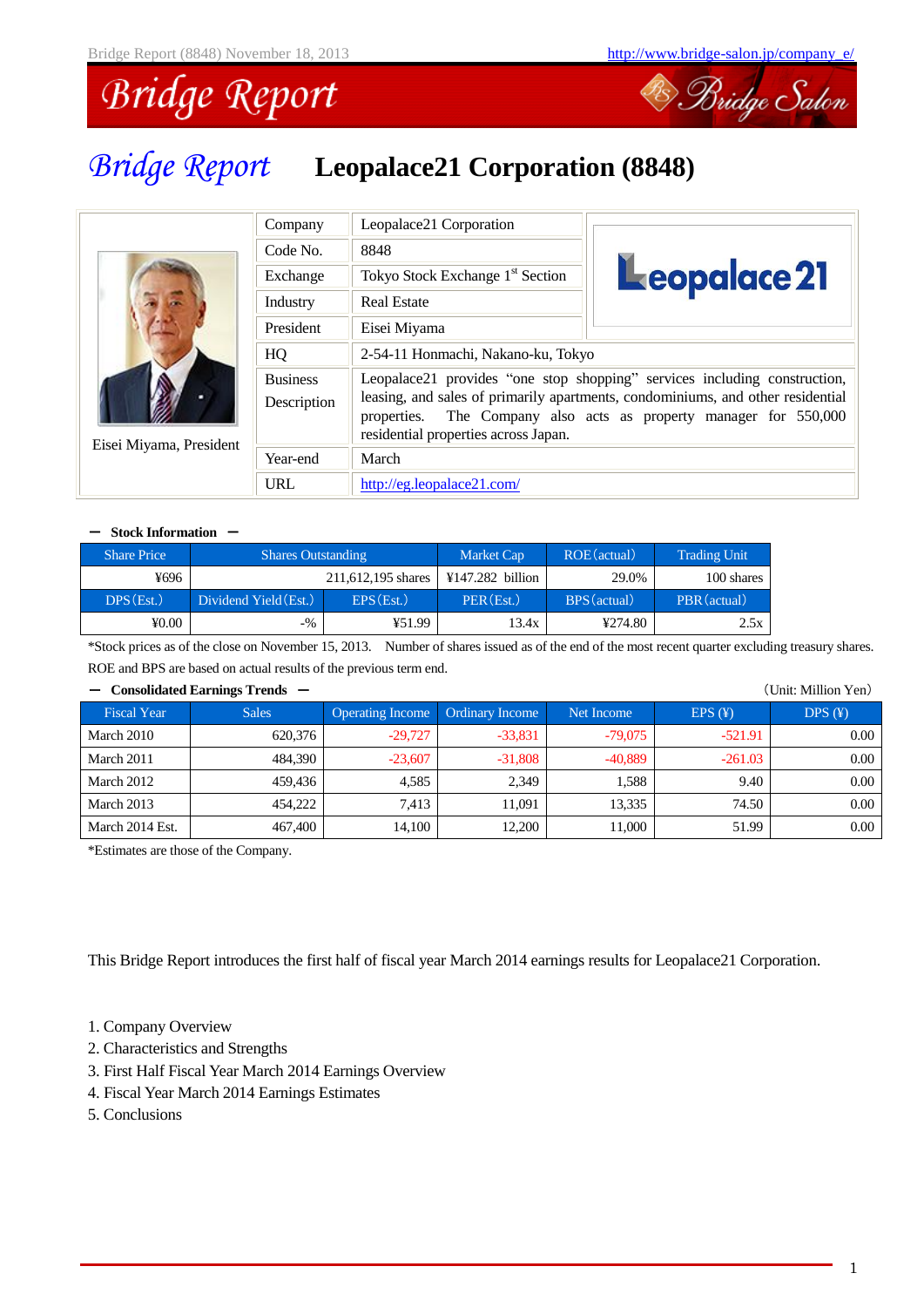



### **Key Points**

・During the second quarter of fiscal year March 2014, sales of the leasing business exceeded the previous year's levels but fell below estimates by about ¥300 million. At the same time, the construction business was able to exceed estimates for both sales and profits by large margins. A higher than expected level of reversal of vacancy loss reserves due to high occupancy rates in the leasing business allowed profit margin to rise and contributed to a profit at the net income level in second quarter for the first time in five years.

・Leopalace21's earnings estimates for the full fiscal year March 2014 remain unchanged. Higher sales and improvements in gross margins are expected to allow operating and ordinary incomes to rise. At the same time, net income is expected to decline because of the disappearance of foreign exchange translation gains and tax adjustments of ¥5.5 and ¥4.6 billion respectively. And while no dividends are expected to be paid, the Company will endeavor to restore dividend payment at an early stage.

・Leopalace21 believes that successful results of the current term's theme of a "New Growth Phase" inherent in its midterm business plan "Creating Future" have begun to appear. Conseqeutnly, the goal for the current term of an occupancy rate of 85.0% is expected to be achieved and the results of the Company's various efforts are likely to become clear with the announcement of the third quarter earnings results in February 2014.

### **1. Company Overview**

Leopalace21 was the first company in their industry to offer "guaranteed leasing services" that integrate rental apartment and condominium construction, and management services after their construction to land owners seeking to make effective use of their real estate. Sales are primarily the rental income fees received from residents of apartments, condominiums, and other residential properties and construction work to build apartments and condominiums. Leopalace21 managed 547,161 rooms as of the end of September 2013 located primarily in the three major metropolitan regions of Japan including Tokyo, Nagoya, and Osaka.

The Company decided to expand its leasing business to overseas markets (Korea) in November 2012 and also focuses on the solar power generation related business.

### **<Business Model>**

Leopalace21 offers "guaranteed leasing services" that integrate rental apartment and condominium construction, and management services after their construction to land owners seeking to make effective use of their real estate. The "guaranteed leasing services" is a comprehensive support system where management and operational services for leased residential properties are provided to owners of apartments and condominiums. This system is an outsourcing service designed to reduce the burden of and provide stable income to rental property owners, and includes the specific functions of finding tenants, payment of rent, and management and repair services which are normally undertaken by the property owner themselves.

Leopalace21 enters into a contractual relationship with property owners for terms as long as 30 years, under which they agree to pay the property owners a fixed amount of rent regardless of whether or not the properties are occupied or vacant. After the initial fixed period is completed, the contract will be negotiated every two years to reflect actual prices in the real estate market. Sales of the "leasing business" are the rents paid by residents, and payment of rent to property owners is booked as the cost of sales. The "construction business" is another main source of the Company's revenues.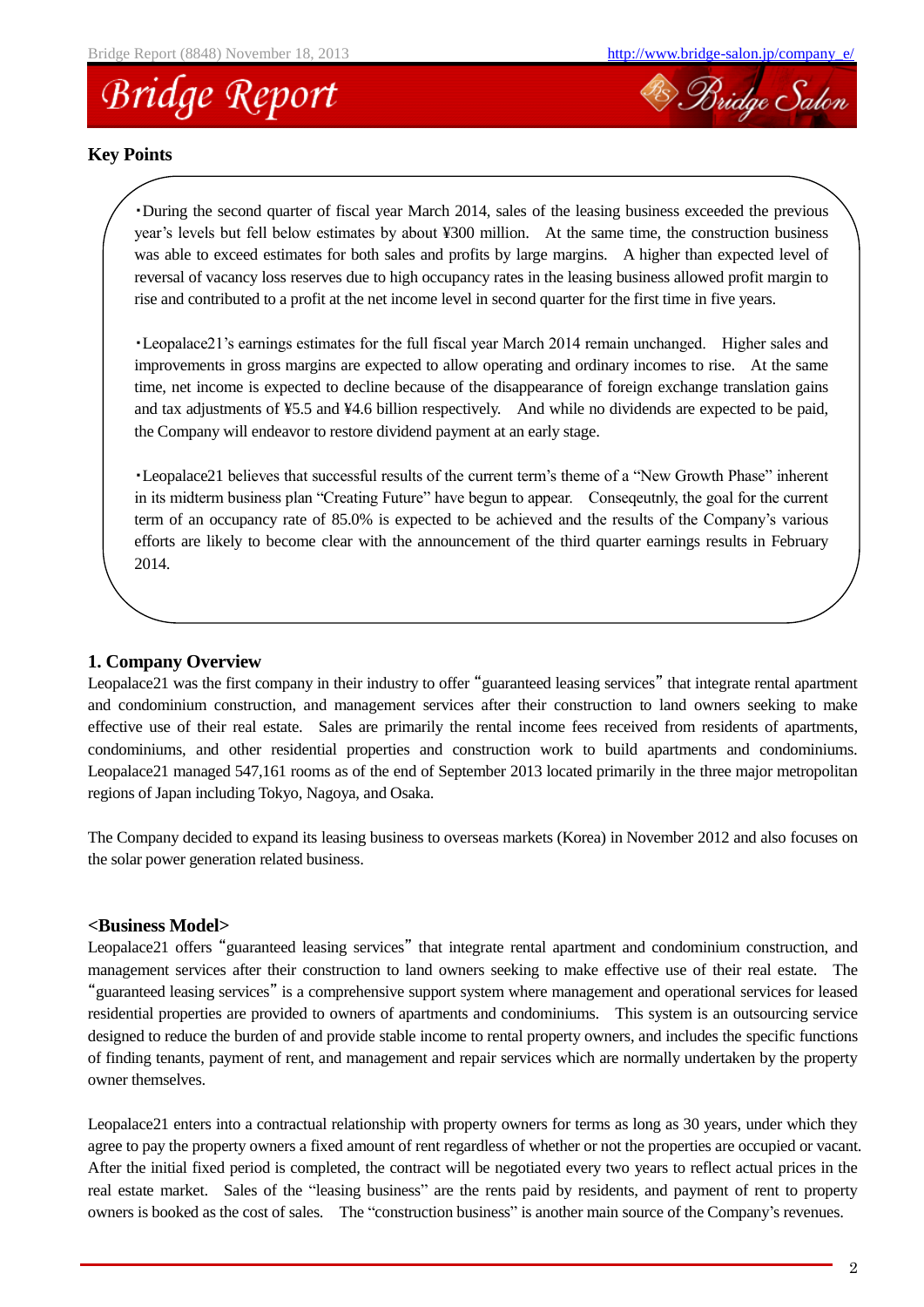<sup>28</sup> Bridge Salon

### **Bridge Report**



(Source: Leopalace21)

The potential for negative income may occur in the event that a higher than expected amount of vacancies occurs during the fixed rent period. Therefore holding down the amount of vacancies (raising the resident occupancy rates), and acquiring appropriate levels of rental income is the most important point for profitability of Leopalace21.

"Increasing the provision of residential property by cultivating new property owners, and expanding stable rental income through the acquisition of tenants" were the main factors driving Leopalace21's earnings growth. However in the wake of the Lehman Shock in 2008, corporations were forced to reduce staff due to the rapid deterioration in their earnings. Increases in cancelation of corporate contracts led to "negative income" and a deterioration in the profitability of the leasing business. Furthermore, the tightening of loan screening requirements led to a sudden decline in the supply of new residential properties constructed, which had a large impact upon and led to stagnation in profitability of the construction business.

Against this backdrop, Leopalace21 maintained its business structure based on this system of guaranteed leasing services while also implementing the following measures to convert its business into a "stock basis" to acquire stable earnings.

"Contraction in the construction business: Focus upon providing new supplies in regions expected to have high occupancy rates"

"Improve profitability of the leasing business: Reduce cost of leasing, realize appropriate levels of rent"

"Conduct construction work not linked to guaranteed leasing services"

"Raise the value addition of properties to increase resident satisfaction"

### **<Market Environment>**

From the standpoint of demographic trends within Japan, the following two points are expected to have an influence upon the operating environment for Leopalace21.

### ① Number of Household Trends

According to the National Institute of Population and Social Security Research estimates (Jan. 2013), the number of Japanese households is expected to rise from 51.84 million in 2010 to a peak of 53.07 million in 2019, and thereafter decline to 49.56 million by 2035. The number of single person households is expected to rise from 16.79 million in 2010 to 18.46 million in 2035, and their share of total households is expected to rise from 32.4% to 37.2% over the same period.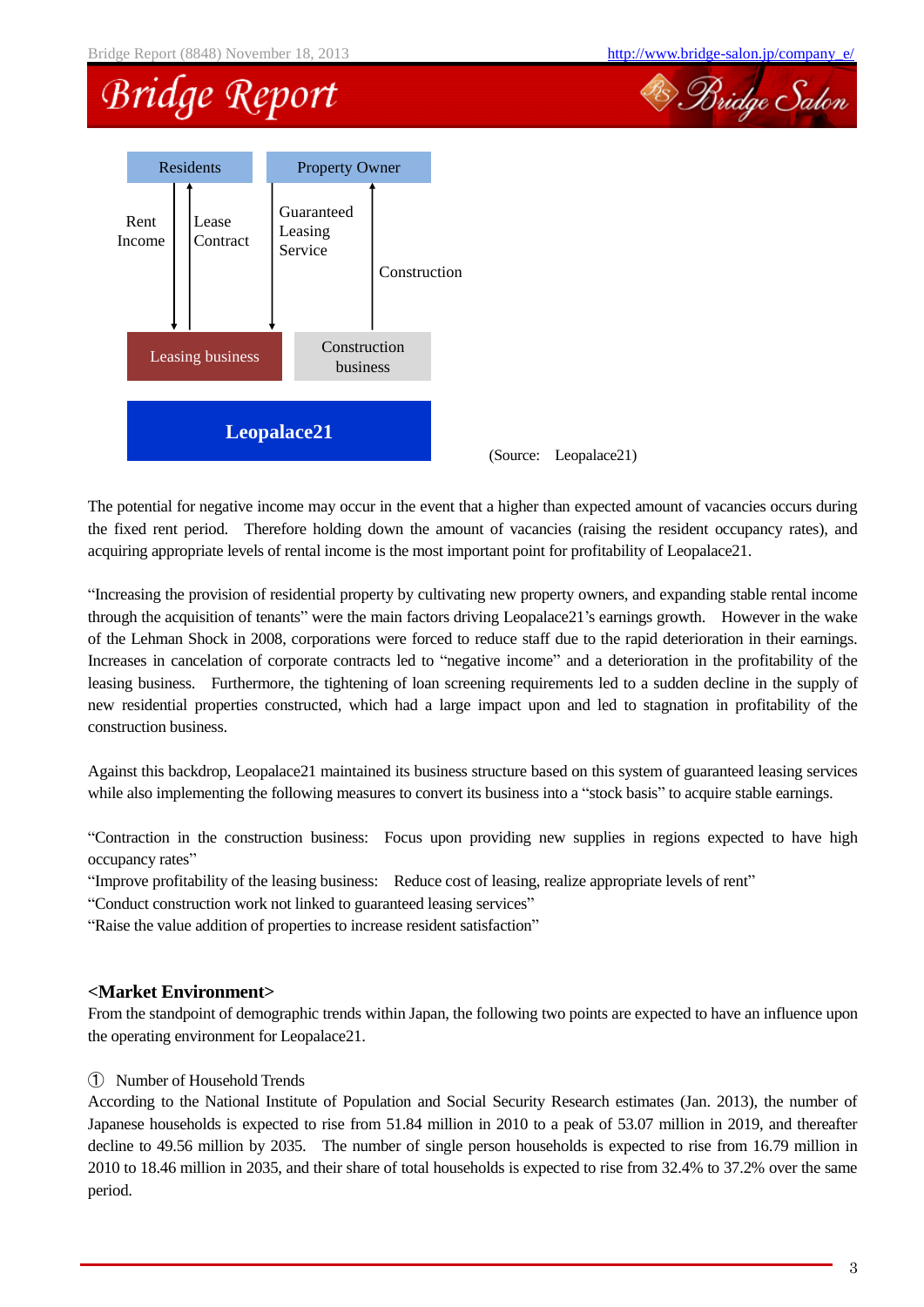

### **<Estimation of Future Number of Household in Japan>**



<sup>(</sup>Source: January 2013 Report, National Institute of Population and Social Security Research) (The amount after 2010 are estimates. Single Person Households Ratio is indicated by right axis.)

### ② New Housing Starts

At the same time, new housing starts are expected to continue to decline in the future. Total new housing starts peaked at 1.70 million units in 1990, with rental housing starts peaking at 850,000 in 1987. And by 2011, total new and rental housing starts had fallen to 840,000 and 280,000 respectively. Policies of the new Prime Minister Abe administration known as "Abenomics" and the rush to beat the implementation of consumption tax hikes are contributing to favorable trends in near term demand for housing, with the number of new housing starts expected to reach about 900,000 in fiscal year 2013. However, the general outlook for the number of housing starts over the medium term to continue to decline is widely accepted.

The increase in the number of single person households can be viewed as a tailwind for Leopalace21, which has particular strengths in studio type one room apartments. A key to the Company's success may be its ability to expand the range of its products and services targeting single person households to include not only younger Japanese, but also older Japanese as well. At the same time, the difficulty in adopting an optimistic view of the operating environment surrounding Leopalace21 contributed to its creation of the "New Midterm Business Plan." Therefore the Company will strengthen its foundations based on this Plan, while also working to develop new growth strategies.

### **<Competitors>**

The following list of companies may be considered to be competitors in the realm of the "guaranteed leasing services."

| Company                                              | Market      | <b>Market</b><br>Capitalization | <b>Sales</b> | <b>Operating</b><br>Income | Net Income | <b>Assets</b> | <b>PER</b> | <b>PBR</b> |
|------------------------------------------------------|-------------|---------------------------------|--------------|----------------------------|------------|---------------|------------|------------|
| Token Corporation (1766)                             | $TSE1^{st}$ | 70,323                          | 253,136      | 9,684                      | 6,013      | 48,949        | 11.7       | 1.4        |
| Daito Trust Construction Co<br>Ltd. (1878)           | $TSE1^{st}$ | 777,083                         | 1,251,000    | 88,000                     | 55,000     | 186,592       | 14.1       | 4.2        |
| Japan Property Management<br>Center Co., Ltd. (3276) | JQ          | 9,821                           | 27,907       | 1,027                      | 637        | 1,950         | 15.4       | 5.0        |
| Leopalace21 Corporation (8848)                       | $TSE1^{st}$ | 147,282                         | 467,400      | 14,100                     | 11,000     | 58,151        | 13.4       | 2.5        |

\* Earnings are estimates of the companies. Net assets are as of end of the most recent quarter. Units are million yen. PER and PBR are ratios of the number of times. Market capitalization is based on November 15, 2013 closing share price.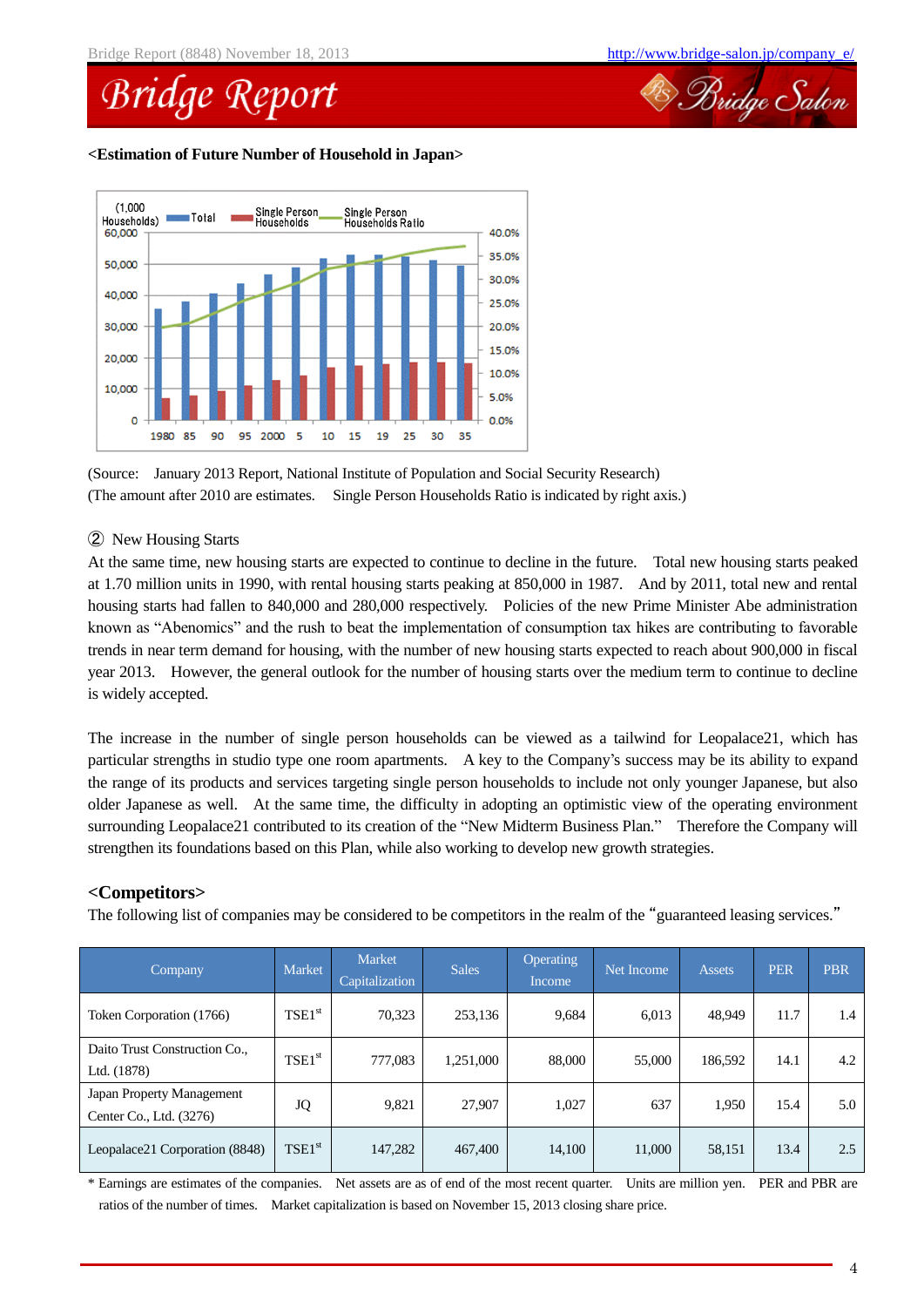<sup>28</sup> Bridge Salon

### **Bridge Report**

Compared with the report issued for the second quarter of the previous fiscal year, Leopalace21's share price had been trading at a valuation of a single digit PER, but has rapidly recovered to a valuation that is on par with the industry leader Datio Trust Construction Co., Ltd.

#### **<Business Description>**

Leopalace21's businesses can be divided into the four segments of "leasing," "construction," "hotels and resort," and "elderly care and other" segments. The main businesses are the "leasing" and "construction" businesses and they account for 96% of total sales.

#### **<Leasing Business>**

#### **Sales and Operating Income of ¥383.574 and ¥8.687 Billion Recorded in FY3/13**

Leasing is Leopalace21's main business, and it includes the guaranteed leasing services of apartments and condominiums constructed, leasing, and property management services. In the leasing services, two contract types are provided including the straight forward "lease contract" that reduces the initial expenses of monthly management fees, and the "monthly contract" that assumes all of the costs for furnishing and utilities in exchange for a single upfront fee payment to the property owner. In both these instances, Leopalace21 books the rent received from tenants as sales. Rents paid to landlords are booked as cost of sales.

### **<Construction Business>**

### **Sales and Operating Income of ¥53.369 and ¥2.747 Billion Recorded in FY3/13**

Construction of apartments, condominiums and other structures is conducted in this business segment. In recent years, Leopalace21 has begun focusing upon construction work independent of the guaranteed leasing services, in addition to construction connected to these services. Furthermore, the Company has also begun construction of commercial and nursing home facilities which are not related to the guaranteed leasing services from the previous term. Also, the Company has focused on the sale of solar power electric generation facilities and launched "roof-lease solar power electric generation business" from February 2013.

#### **<Hotels and Resort Business>**

### **Sales and Operating Loss of ¥6.657 and -¥1.005 Billion Recorded in FY3/13**

The overseas subsidiary Leopalace Guam Corporation operates a comprehensive resort facility in Guam that includes a golf course, baseball field, and other sports facilities, in addition to hotels and condominiums. Furthermore, Leopalace21 operates hotels at eight locations within Japan within this segment. This business is also considered to be a strong support function for its main business of leasing and construction. For example, the recognition of the hotel operations contributes to a sense of reassurance by customers. While losses are currently being realized at the operating level, there appears to be very little risk of impairment losses being booked and operating cash flow remains positive.

#### **<Elderly Care and Other Business>**

#### **Sales and Operating Loss of ¥10.620 and -¥0.706 Billion Recorded in FY3/13**

Leopalace21 operates 60 "nursing home," "day service," "short stay," and "group home" facilities around the Kanto region (Tokyo and six surrounding prefectures) under the brand name of "Azumi En." In addition, the Company provides dispatched care attendant and in-home care attendant support services as part of its efforts to firmly establish its nursing care business. Furthermore, short term insurance services are provided to residents as a means of reducing their household expenditures. New deployments for care facilities are under review to take in demand for sure with an expansion of the market.

### **2. Characteristics and Strengths**

#### **<Focus Upon Three Main Metropolitan Areas>**

70% of the 550,000 managed properties nationwide are concentrated in the three major metropolitan areas of Tokyo, Nagoya and Osaka. In these three regions there is still an inflow of population, and by focusing on these regions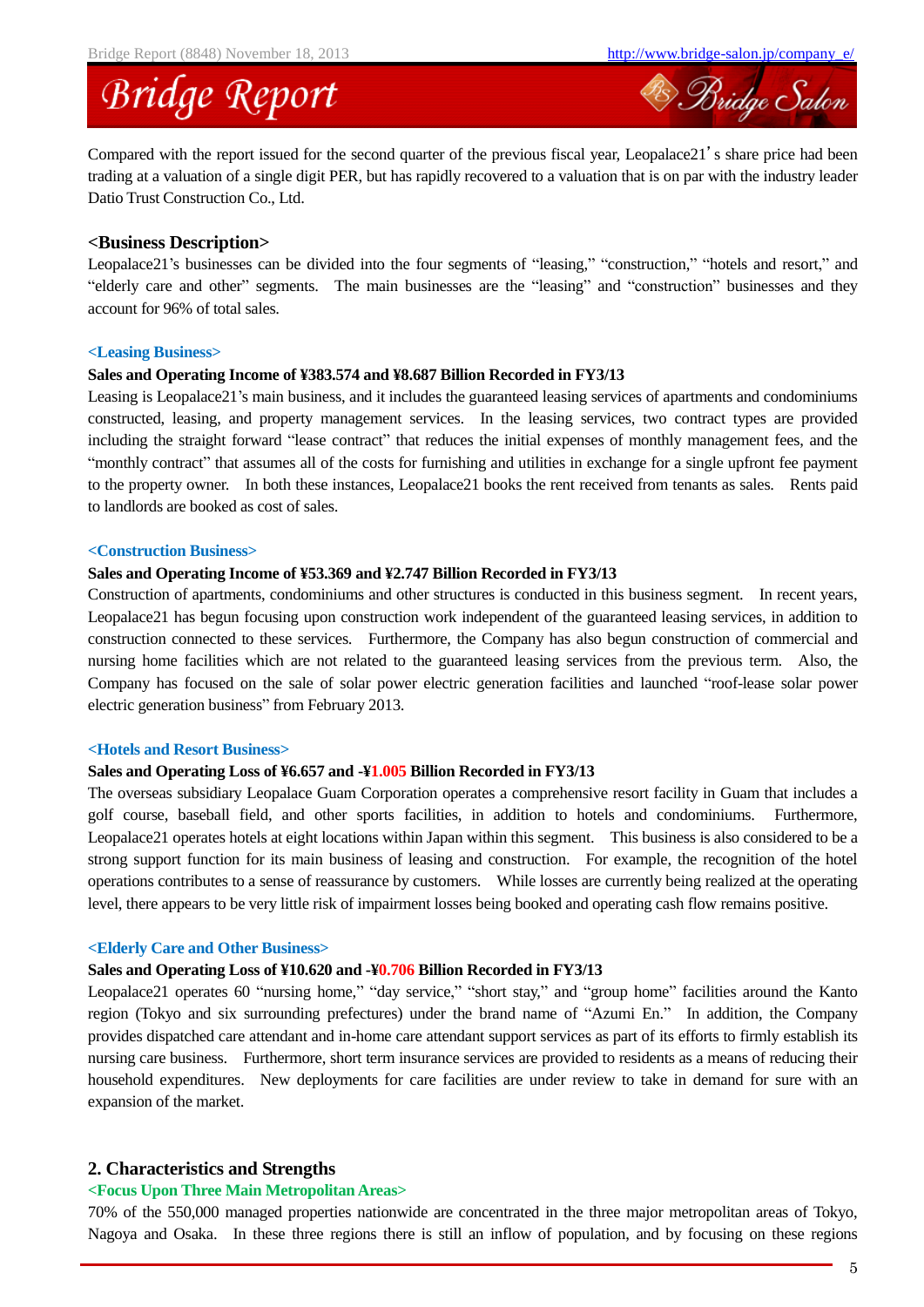



### **<Strong Product Development Capability>**

Leopalace21 remains in step with market conditions by developing products and services that match market needs and it was the first in the industry to introduce "rooms with lofts," "guaranteed leasing services," "monthly rentals," "broad band facilitated rooms," and "furnished rooms". Residents-oriented services and introduction of systems such as installation of furniture and home electrical appliances, room customization with "My Collection Plan," and "Comfort Plan," and installation of security system contributed to the improvement in occupancy rates.

My Collection plan, Decoration



(Source: Leopalace21)

### **<High Quality Studio Type Apartments>**

Because higher rental income is derived from studio type one room apartments rather than single family homes for the same floor space and property size under conditions when stable occupancy rates can be achieved, most property owners choose to build studio type apartments. The Company provides effective solutions to property owners with the ability to flexibly build studio type one room apartments on properties in metropolitan areas where it would be difficult to build single family homes.

### **<Nationwide Business Deployment>**

As of the end September 2013, Leopalace21 had a total network of 348 offices throughout Japan including 176 directly operated and 172 franchised offices. This network enables the Company to provide services and products to customers nationwide, including services to help students and employees find new conveniently located residences. Another characteristic of Leopalace21 is its bountiful database of nationwide information on owners of idle and utilized properties and the ability to propose effective solutions to these property owners.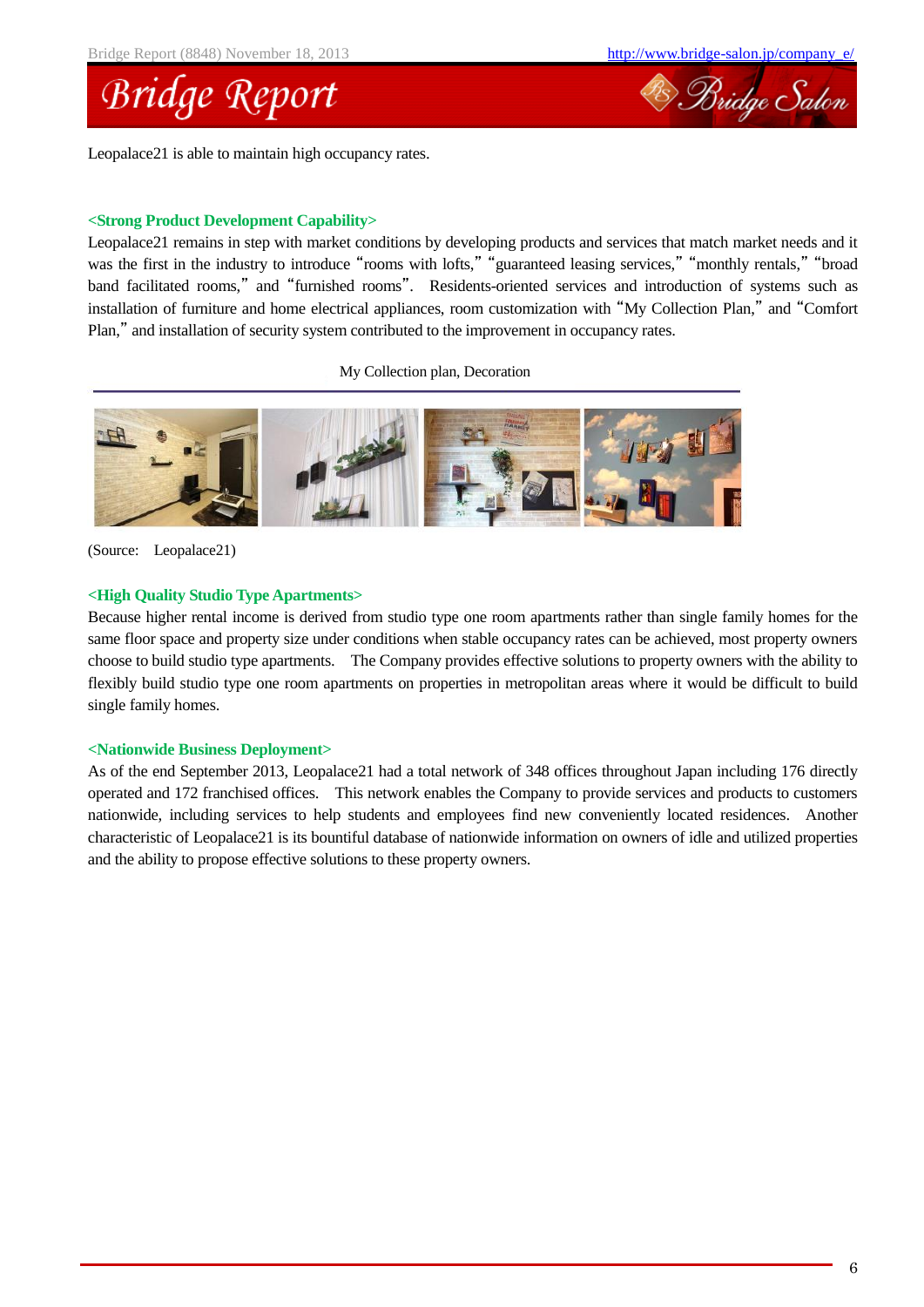

### **3. First Half Fiscal Year March 2014 Earnings Overview**

| (1) Consolidated Earnings<br>(Units:<br>Million Yen) |           |                          |           |              |                          |                                   |  |  |
|------------------------------------------------------|-----------|--------------------------|-----------|--------------|--------------------------|-----------------------------------|--|--|
|                                                      | 1H FY3/13 | <b>Share</b>             | 1H FY3/14 | <b>Share</b> | <b>YY</b> Change         | Compared with<br><b>Estimates</b> |  |  |
| <b>Sales</b>                                         | 219,997   | 100.0%                   | 231,673   | 100.0%       | $+5.3%$                  | $+4,573$                          |  |  |
| Gross Income                                         | 25,841    | 11.7%                    | 32,329    | 14.0%        | $+25.1%$                 | $+1,229$                          |  |  |
| SG&A                                                 | 23,943    | 10.9%                    | 26,959    | 11.6%        | $+12.6%$                 | $+659$                            |  |  |
| <b>Operating Income</b>                              | 1,897     | 0.9%                     | 5,369     | 2.3%         | $+183.0%$                | $+669$                            |  |  |
| Ordinary Income                                      | $-1,744$  | $\overline{\phantom{0}}$ | 4,375     | 1.9%         | $\overline{\phantom{0}}$ | $+675$                            |  |  |
| Net Income                                           | $-2,258$  | $\overline{\phantom{0}}$ | 3,921     | 1.7%         | $\overline{\phantom{0}}$ | $+821$                            |  |  |

**Recovery in Construction Business Leads to Higher Sales and Profits, First Profit in Second Quarter in Five Years**

While the leasing business sales exceeded the previous year's levels, they fell below Leopalace21's estimates by about ¥300 million. At the same time, both sales and profits of the construction business exceeded both the previous year's levels and estimates by large margins. The booking of a higher than expected level of reversals from vacancy loss reserves allowed profitability of the leasing business to improve and contributed to a profit at the net income level during the second quarter for the first time in five years.

### **(2) Segment Earnings Trends** (Unit: Million Yen)

| $-$                               |           |              |                          |                  |           |                          |  |  |
|-----------------------------------|-----------|--------------|--------------------------|------------------|-----------|--------------------------|--|--|
|                                   |           | <b>Sales</b> |                          | Operating Income |           |                          |  |  |
|                                   | 1H FY3/13 | 1H FY3/14    | <b>YY</b> Change         | 1H FY3/13        | 1H FY3/14 | YY Change                |  |  |
| <b>Leasing Business</b>           | 191.545   | 191,876      | $+0.2\%$                 | 4,166            | 6.201     | $+48.8%$                 |  |  |
| <b>Construction Business</b>      | 19.993    | 30,415       | $+52.1%$                 | $-596$           | 970       | $\overline{\phantom{a}}$ |  |  |
| <b>Hotels and Resort Business</b> | 3,147     | 3,640        | $+15.7%$                 | $-434$           | $-320$    | $\overline{\phantom{a}}$ |  |  |
| <b>Silver, Other Business</b>     | 5,310     | 5.740        | $+8.1\%$                 | $-177$           | $-170$    | $\overline{\phantom{a}}$ |  |  |
| <b>Adjustments</b>                | $-1,107$  | $-1,554$     | $\overline{\phantom{0}}$ | $-1,060$         | $-1,312$  | $\sim$                   |  |  |
| Total                             | 219,997   | 231,673      | $+5.3%$                  | 1,897            | 5,369     | $+183.0%$                |  |  |

### **<Leasing Business>**

- $\checkmark$  Sales rose marginally compared with the same term in the previous fiscal year, but reversals from vacancy loss reserves for the nine months ended September 2013 was ¥2.3 billion, which are projected to amount to ¥1.25 billion. They decreased by ¥4.0 billion compared with the end of the same period of the previous fiscal year.
- $\checkmark$  Occupancy rates at the end of September 2013 stood at 84.28%, and trended about 1% point above the levels recorded during the second quarter of the previous year. The Company attributes this stronger occupancy rate to improvements in the marketing function of its directly operated offices. And while there is a seasonal trend for occupancy rates to decline during the third quarter (October to December), occupancy rates at the end of October remained at a relatively high level of 84.23%, exceeding the rate recorded at the end of October 2012 by 1.6% points. Consequently, Leopalace21 appears to be in a favorable position to achieve its full year occupancy rate target of 85.0%.
- $\checkmark$  The total number of offices in operation at the end of September 2013 stood at 356 (Down 18 from March 2013 end), including 184 directly operated offices (Up 2 from March 2013 end, including 8 overseas offices) and 172 franchised offices (Down 20 from March 2013 end).
- The number of rooms contracted to foreign residents reached 10,518 units at end September 2013, rising from 7,697 and 8,321 rooms at end September 2011 and 2012 respectively, and exceeding 10,000 rooms for the first time. This favorable result is attributed to increases in foreigners primarily from China and Southeast Asia. This ability to service foreign customers is a key factor that differentiates Leopalace21 from its competitors.
- $\checkmark$  The Room Customize service has become very popular as reflected by the increase of 1,622 contracted rooms from end June to 8,166 at end September 2013. This strategy has also been successful in capturing female resident demand as nearly half of these contracts were made with female residents.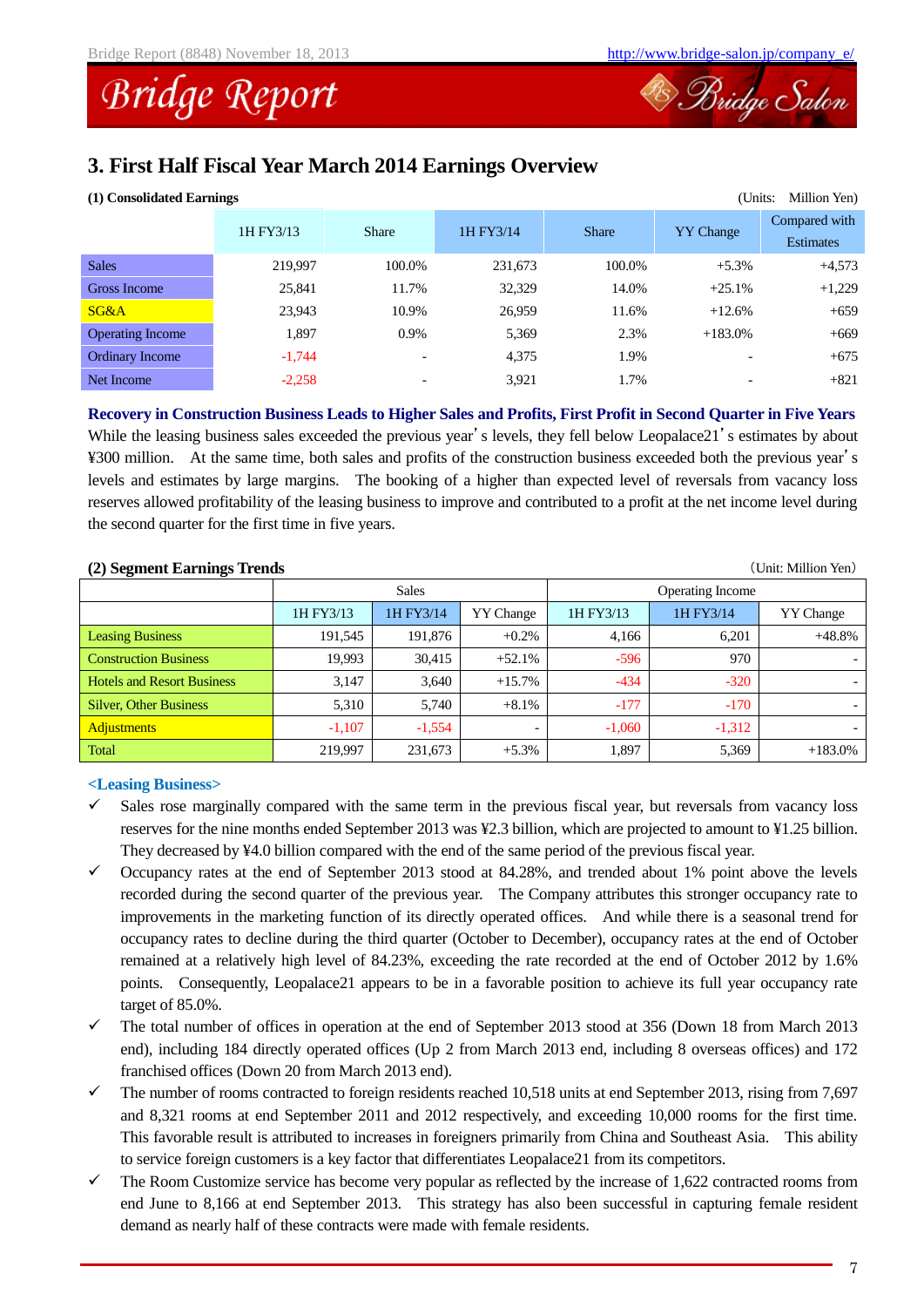

- Leopalace21 has prepared a wide range of services to be provided to residents that can be accessed though the "MY PAGE" section of their website specifically targeting residents including LEONET (Internet service provision that does not necessitate the signing of a contract with a service provider), Leopalace Online Shopping and others. These efforts also represent Leopalace21's efforts to provide not only homes to live in, but various comprehensive services.
- $\checkmark$  The diffusion of security systems installed rose to 29.6% or 161,732 rooms at end September 2013 from 24.9% or 136,064 rooms at end March 2013. Both orders and sales on a volume basis exceeded estimates for the second quarter, but fell below estimates in value terms. The number of security systems installed at end March 2015 is expected to grow to 190,000 or 35% of all rooms. Furthermore, efforts are being made to satisfy the requirements of large corporations to increase the security levels and female tenants..

### **<Construction Business>**

- Sales exceeded both the previous year's levels and estimates by large margins, and operating income turned to a profit. Fortification of the marketing function through increases in staff and efforts to conduct a geographic region specific strategy contributed to increases in orders. This in turn allowed the Company to achieve a high 58.4% or ¥46.8 billion of its full year order estimate of ¥80.1 billion.
- $\checkmark$  The number of construction business offices rose by 2 from end March to 54 at end September. Leopalace21 also began to focus its order taking activities on a narrower geographic region, with about 70% of its orders arising from the three major metropolitan regions.
- $\checkmark$  Sales of a new product called "Arma-L tri-EL" that combines the features of the main product "DUAL-L", (Rooms with double lofts) which accounts for about 30% of orders, and "Arma-L", which targets female residents, was launched from October 2013. This new product offers a large living and dining room space through the use of three lofts, and takes the needs of female residents into account by offering powder room space, full wall closets, and kitchens with counters. In addition, this new product also employs the comprehensive noise reduction system called "Non-Sound System."
- $\checkmark$  Based on the theme of "Making Japanese Homes New and Comfortable", sales of various products were started including the steel brace rental house with rooms for rent "Smaio" and wooden framed house with rooms for rent "Smaio-W" launched in April and August 2013 respectively. These products provide the ability to reduce housing loan burden though its provision of a dual purpose function of owner living space combined with rental housing space to provide the owner with rental income. In addition, sales of the "L-Force" reinforced concrete three story "maisonette" type rental homes were started from October.
- The sale of apartment building products with improved sound insulating and isolating function features including "Non-Sound Floor", as "Non-Sound System", as standard features were launched from April 2013. In addition, "Non-Sound Floor" was also added as a standard feature to steel framed rental housing products from July.
- $\checkmark$  Construction activities for facilities other than apartments such as nursing homes and commercial facilities trended in line with estimates. During the second quarter, sales of nursing homes and commercial facilities reached ¥810 and ¥320 million respectively, and rose by large margins from ¥450 and ¥80 million in the second quarter of the previous year.
- $\checkmark$  The diffusion of solar panels installed at the expense of property owners rose to 6,201 buildings or 28.2% of all facilities at end September 2013. The total electricity generation capability reached 71MW, which is equivalent to the electricity needs of 23,000 homes. Orders and sales during the second quarter exceeded targets and reached ¥2.6 and ¥2.7 billion respectively.
- Amidst declines in the price of fixed purchase of regenerative energy, Leopalace21 took the decision to make investments to install solar power electric power generating systems on its own from February 2013. At end September, the number of the installed buildings reached 1,149, and the Company maintains a target of 7,000 buildings nationwide for total power generation of 100MW or the equivalent of electric power needs of about 30,000 homes. Various methods of self generated electric power facility installations are currently being considered and implemented, including through SPCs (Special Purpose Companies), normal corporations, and the electric power generation subsidiary "Leopalace Power." Leopalace21 adopts an aggressive stance in its implementation of other activities related to electric power generation including the construction of a large scale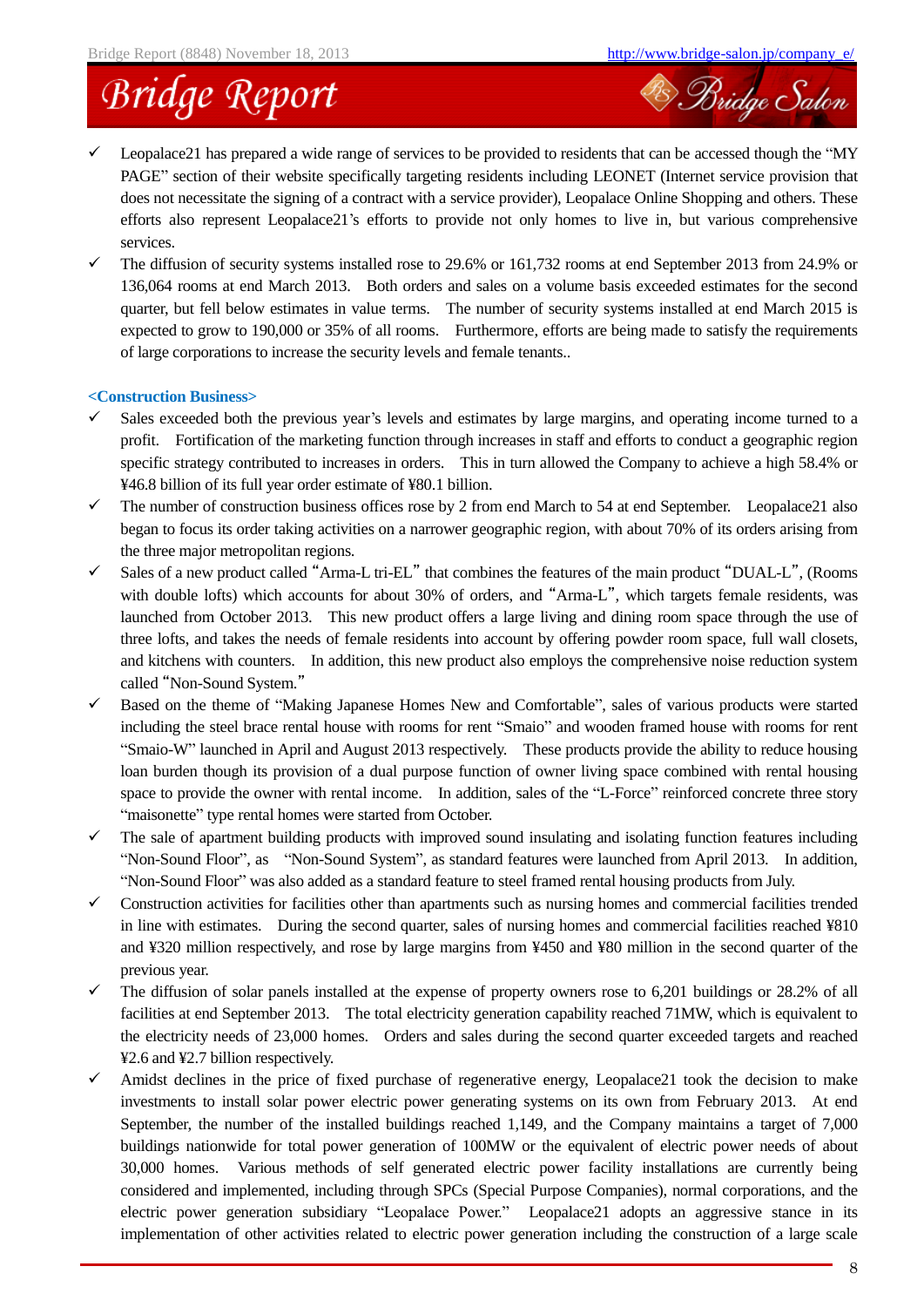<sup>28</sup> Bridge Salon

### **Bridge Report**

"mega-solar" power generation facility in Tomisato City, Chiba Prefecture and the signing of an agreement with Kanagawa Prefecture in June 2013.

### **< Hotels and Resort Business >**

The domestic hotel business has basically trended sideways. However Leopalace21's ability to achieve higher occupancy rates has allowed operating income to exceed both estimates and the previous year's levels by reaching ¥51 million. The resort business has also benefitted from increases in occupancy rates resulting from an increase in visitors to Guam of 5.1% year-over-year, allowing both sales and operating income to exceed both estimates and the previous year's levels by large margins.

### **< Elderly Care Business >**

Occupancy rates at day care services, short stay services, and nursing home facilities all exceeded estimates. While a loss was recorded at the operating level, Leopalace21 is implementing measures to expand the scale of its operations and opened new facilities in Nakano and Ichihara in July and October. Another facility is expected to be opened in Koga City, Ibaraki Prefecture.

### **<Overseas Business Deployment of Leasing Business>**

In addition to the existing service of introducing residential properties to foreigners, Leopalace21 has also started the service of introducing local real estate to Japanese citizens and companies living and operating in Korea and Taiwan. Furthermore, the Company has plans to begin similar services in Thailand and Vietnam from December 2013 as well.

Currently, Leopalace21 operates a total of 10 offices overseas including four offices in China, three in Korea, one each in Taiwan, Thailand (plan) and Vietnam (plan).

Furthermore, "Woorileopmc" was established as a joint venture company in Korea to capture business in the rental property management market, which is expected to grow strongly in the future, by leveraging its knowhow developed within Japan. This service is expected to be launched on a full scale basis along with the implementation of new laws relating to rental homes expected from February 2014.

| <b>Financial Conditions</b><br>(Unit: Million Yen) |            |            |                                      |            |            |  |
|----------------------------------------------------|------------|------------|--------------------------------------|------------|------------|--|
|                                                    | $3/13$ End | $9/13$ End |                                      | $3/13$ End | $9/13$ End |  |
| Cash, Equivalents                                  | 56,681     | 45,983     | Payables                             | 2,670      | 2,592      |  |
| Receivables                                        | 4,360      | 4,120      | <b>Unpaid Construction Expenses</b>  | 14,307     | 8,174      |  |
| <b>Outstanding Fees for</b>                        | 2,231      | 1,120      | Short Term Interest Bearing          | 15,374     | 13,500     |  |
| <b>Completed Construction</b>                      |            |            | Liabilities                          |            |            |  |
| Prepayments                                        | 12,772     | 9,487      | <b>Outstanding Payments</b>          | 13,252     | 9,101      |  |
| <b>Current Assets</b>                              | 90,896     | 73,948     | Prepayments Received                 | 49,036     | 42,966     |  |
| Buildings, Structures                              | 54,740     | 56,682     | <b>Current Liabilities</b>           | 105,144    | 88,619     |  |
| Land                                               | 80,780     | 81,819     | Long Term Interest Bearing           | 31,500     | 30,500     |  |
|                                                    |            |            | Liabilities                          |            |            |  |
| Lease Assets                                       | 1,798      | 3,155      | <b>Retirement Reserves</b>           | 8,634      | 8,922      |  |
| Marketable Securities                              | 7,176      | 7,379      | Vacancy Loss Reserves                | 13,950     | 11,632     |  |
| Long Term Expense                                  | 8,127      | 5,082      | Long Term Security Deposits          | 8,984      | 8,685      |  |
| Prepayments                                        |            |            |                                      |            |            |  |
| <b>Fixed Assets</b>                                | 170,705    | 172,258    | Long Term Prepayments Received       | 32,357     | 27,246     |  |
| <b>Total Assets</b>                                | 261,649    | 246,247    | <b>Fixed Liabilities</b>             | 98,353     | 91,237     |  |
|                                                    |            |            | <b>Total Liabilities</b>             | 203,498    | 179,857    |  |
|                                                    |            |            | <b>Net Assets</b>                    | 58,151     | 66,389     |  |
|                                                    |            |            | <b>Total Liabilities, Net Assets</b> | 261,649    | 246,247    |  |

### **(3) Financial Conditions and Cash Flow**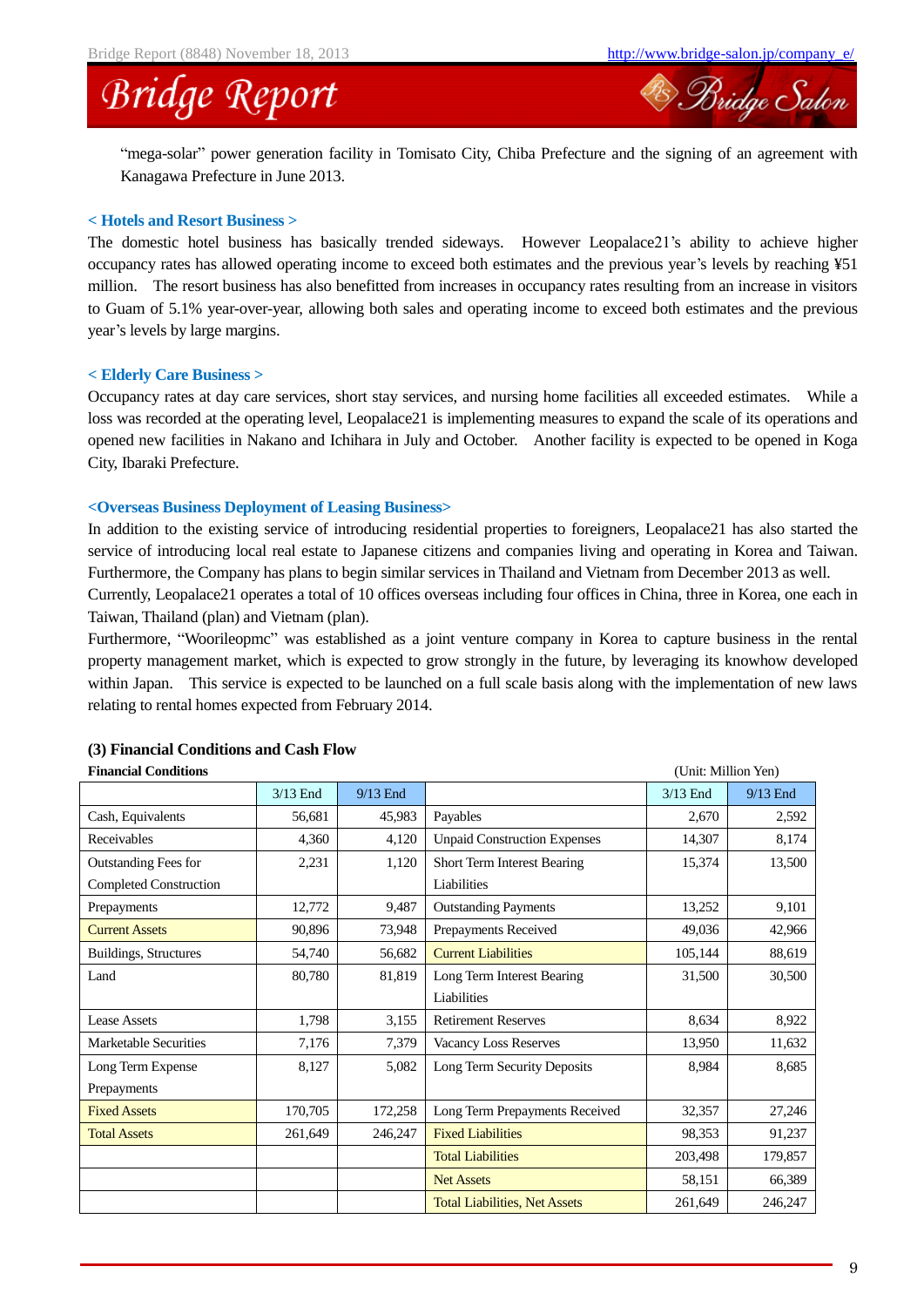B Bridge Salon

### **Bridge Report**

|                                     | $3/10$ End | $3/11$ End | $3/12$ End | $3/13$ End | $9/13$ End |
|-------------------------------------|------------|------------|------------|------------|------------|
| <b>Equity Capital</b>               | 70,890     | 33,025     | 33,804     | 58,133     | 66,371     |
| <b>Equity Ratio</b>                 | 17.9%      | 11.1%      | 12.8%      | 22.2%      | 27.0%      |
| <b>Interest Bearing Liabilities</b> | 56,481     | 39.888     | 48.305     | 46,874     | 44,000     |
| Cash, Equivalents                   | 72,431     | 40,674     | 41.477     | 56,681     | 45,983     |
| <b>NDE</b> Ratio                    | $-0.23$    | $-0.02$    | 0.20       | $-0.17$    | $-0.03$    |

\*Interest bearing liabilities exclude lease liabilities. NDE Ratio = (Interest bearing liabilities – Cash) / Capital

Compared with end March 2013, declines in cash and equivalents and other current assets contributed to drop in total assets of ¥15.4 billion at end September. With regards to liabilities, interest bearing liabilities fell by ¥2.8 billion, in addition to a decline in vacancy loss reserves of ¥2.3 billion over the same period. Total liabilities fell by ¥23.6 billion due to decreases in unpaid construction expenses, prepayments received and others, and consequently equity ratio rose by 4.8% points from end March to 27.0% at end September.

| <b>Cash Flow</b><br>(Unit: Million Yen) |           |           |                  |  |  |  |
|-----------------------------------------|-----------|-----------|------------------|--|--|--|
|                                         | 1H FY3/13 | 1H FY3/14 | <b>YY</b> Change |  |  |  |
| <b>Operating Cash Flow</b>              | $-12.718$ | $-6.350$  | $+6,368$         |  |  |  |
| <b>Investing Cash Flow</b>              | $-121$    | $-1.205$  | $-1,084$         |  |  |  |
| <b>Free Cash Flow</b>                   | $-12,839$ | $-7,555$  | $+5,284$         |  |  |  |
| <b>Financing Cash Flow</b>              | 941       | $-3.388$  | $-4.329$         |  |  |  |
| Cash, Equivalents at Term End           | 28,979    | 45,583    | $+16,604$        |  |  |  |

While a net cash outflow was recorded in operating activities, the fact that payments for various materials occurred in April because March 31 fell on a Sunday contributed to a significant reduction in the net outflow from the same period of the previous fiscal year. For similar reasons, the net outflow in free cash flow also improved. The disappearance of the short term debt assumption and share issuance conducted in the previous fiscal year contributed to a net outflow in financing activities, but cash position saw a significant improvement compared with the same period of the previous fiscal year.

### **4. Fiscal Year March 2014 Earnings Estimates**

| (1) Consolidated Earnings<br>(Units: |         |              |             |              |                  |                                        |  |  |  |
|--------------------------------------|---------|--------------|-------------|--------------|------------------|----------------------------------------|--|--|--|
|                                      | FY3/13  | <b>Share</b> | FY3/14 Est. | <b>Share</b> | <b>YY</b> Change | <b>Attainment Rate</b><br>as of 1H End |  |  |  |
| <b>Sales</b>                         | 454,222 | 100.0%       | 467,400     | 100.0%       | $+2.9%$          | 49.6%                                  |  |  |  |
| Gross Income                         | 57,713  | 12.7%        | 69,000      | 14.8%        | $+19.6%$         | 46.9%                                  |  |  |  |
| SG&A                                 | 50.299  | 11.1%        | 54,900      | 11.7%        | $+9.1%$          | 49.1%                                  |  |  |  |
| <b>Operating Income</b>              | 7.413   | 1.6%         | 14,100      | 3.0%         | $+90.2%$         | 38.1%                                  |  |  |  |
| Ordinary Income                      | 11,091  | 2.4%         | 12,200      | 2.6%         | $+10.0\%$        | 35.9%                                  |  |  |  |
| Net Income                           | 13,335  | 2.9%         | 11.000      | 2.4%         | $-17.5%$         | 35.6%                                  |  |  |  |

### **Full Year Earnings Estimates Remain Unchanged, Small Gain in Sales and Large Increase in Profits on Back of Improvement in Profitability of Leasing Business**

Leopalace21 left its full year earnings estimates unchanged, and call for an increase in operating and ordinary incomes based on improvements in gross margins resulting from higher sales. At the same time, net income is expected to decline year-over-year due to the disappearance of foreign exchange translation gains and tax adjustments of ¥5.5 and ¥4.6 billion respectively. And while Leopalace21 is expected to continue to forgo paying a dividend during the current term, it seeks to reinstate payments at an early stage.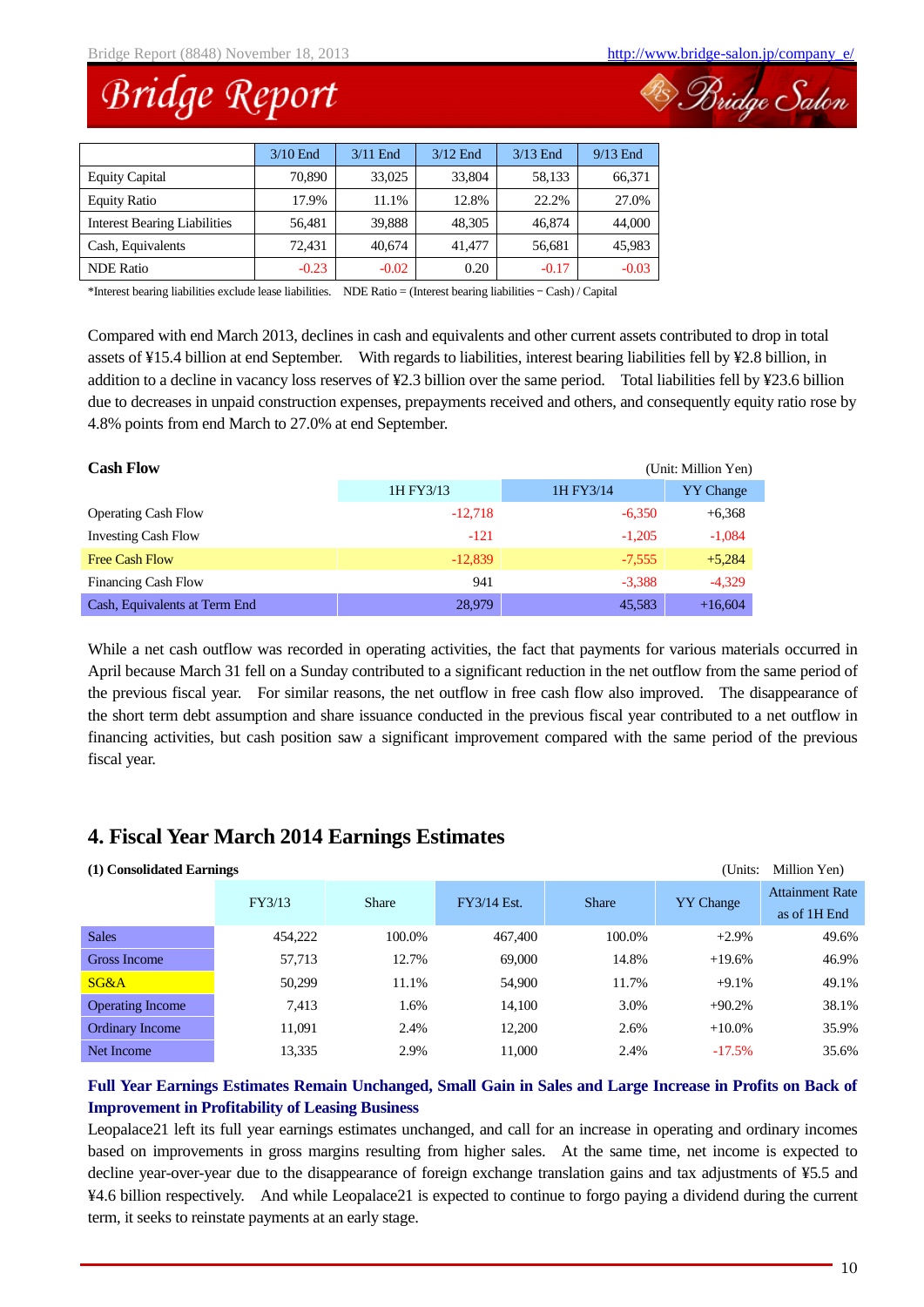<sup>28</sup> Bridge Salon

(Unit: Million Yen)

### **(2) Segment Earnings Trends**

|                                   |         | <b>Sales</b> |                  | <b>Operating Income</b> |             |                  |
|-----------------------------------|---------|--------------|------------------|-------------------------|-------------|------------------|
|                                   | FY3/13  | FY3/14 Est.  | <b>YY</b> Change | FY3/13                  | FY3/14 Est. | <b>YY</b> Change |
| <b>Leasing Business</b>           | 383,574 | 389,000      | $+1.4%$          | 8,687                   | 15,000      | $+72.7%$         |
| <b>Construction Business</b>      | 53,369  | 61,100       | $+14.5%$         | 2.747                   | 3,500       | $+27.4%$         |
| <b>Hotels and Resort Business</b> | 6.657   | 6,700        | $+0.6\%$         | $-1,005$                | $-700$      |                  |
| <b>Silver, Other Business</b>     | 10.620  | 10.500       | $-1.1\%$         | $-706$                  | $-700$      |                  |
| <b>Adjustments</b>                |         |              |                  | $-2,308$                | $-3,000$    |                  |
| <b>Total</b>                      | 454,222 | 467,400      | $+2.9\%$         | 7.413                   | 14,100      | $+90.2%$         |

### **<Leasing Business>**

Leopalace21 calls for the average occupancy rate to rise by 2% points from the previous term to 85% during the current term. And while the average occupancy rate during the second quarter of 83.72% may appear low, occupancy rates in October, which is normally a seasonally weak period, continued to trend at relatively high levels as stated previously. At the same time, the combination of fortified marketing efforts and the approach of the high occupancy rate season from January to March are expected to allow Leopalace21 to achieve its full year target. Furthermore, reversals from carried over vacancy loss reserves are expected to amount to ¥2.5 billion. Sales, general and administrative expenses are expected to grow in line with plans, but increases in sales and the subsequent improvement in profitability is expected to allow profits to increase by large margins.

### **<Construction Business>**

Reinforcement of the sales structure through staff transfers and allocation of new hires has already been completed, and Leopalace21 will continue to focus upon providing apartments and condominiums in regions where occupancy rates remain high. In addition, the Company will also focus its efforts upon expanding orders for nursing homes and commercial facilities, and increasing the diffusion of solar power generation systems.

In the hotels and resort, elderly care, other businesses, efforts will be made to reduce cost of sales and the margin of losses.

### **5. Conclusions**

The leasing business sales fell slightly short of estimates during the second quarter. However, continued high levels of occupancy rates arising from the maximization of marketing efforts for this business, fortification of its clients portfolio, which boasts of transactions with about 80% of publicly traded companies within Japan, aggressive efforts to differentiate its services by fulfilling customer needs, reductions in costs, recovery in the construction business, and the smooth launch of overseas business deployment and implementation of solar power electric generation facilities are all viewed as evidence of the success of Leopalace21's midterm business plan entitled "Creating Future" and its core theme of creating a "New Growth Stage." Along with the improvement in profitability, reversals of vacancy loss reserves are also being promoted at a quicker than expected pace, and sales and profits are expected to continue to expand steadily.

In the near term, a major factor influencing the performance of Leopalace21 will be its ability to achieve its full year target for occupancy rate of 85.0%. Consequently, the announcement of third quarter earnings results and the most recent occupancy rate trends expected in February must be watched closely.